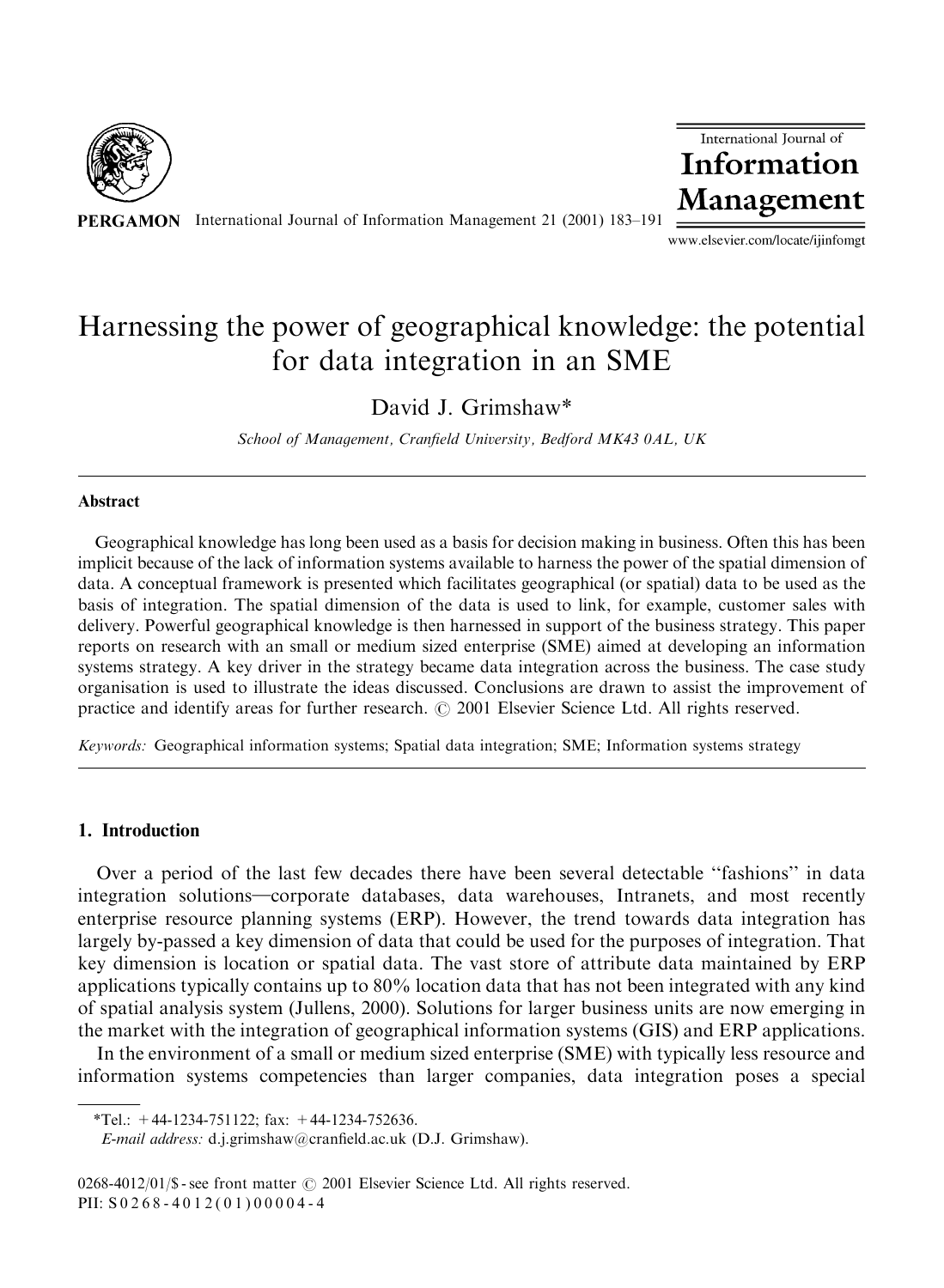challenge. This paper reports on a conceptual framework, which facilitates geographical data to be used as the basis of integration. The spatial dimension of the data is used to link, for example, customer sales with delivery. Powerful geographical knowledge is then harnessed in support of the business strategy. A case study organisation is used to illustrate the ideas discussed. This differs from previous approaches to geographic data, which tend to have focussed on the implementation of geographical information systems (Walsham, 1999).

Research undertaken within Bayford Thrust shows that data looked at through a geographic lens provides a focus across business activities. Applications that were too expensive for standalone uses were justifiable on the basis of sharing data between traditional functional business domains. Exploiting the spatial dimension of the data proved to be the unifying theme to enable data to be shared.

Bayford Thrust is a small family owned energy business focused on downstream oil, lubricant and fuel card businesses. The company expressed a desire to review their use of information technology and wished specifically to develop an IS/IT strategy, which was related to the newly articulated business strategy. Until 1996, the company did not have a published business strategy. However, following publication there has been significant efforts aimed at increasing business level accountability, the re-engineering of business processes and the personal development of the management team.

Having little expertise in the IS/IT area the company approached the University for assistance. To help manage and respond to the demands for increased IS resources, an appointment was made in June 1997 under the Teaching Company Programme (funded jointly by the EPSRC and participating company). This provided for two appointments of ''associates'' responsible for IT development within the business and an academic advisor at Cranfield School of Management.

The paper explores the importance of exploiting the spatial dimension of data in the information systems strategy. Scheduling and routing appeared to be strong candidates for the application of IT. Yet on closer inspection it is the linking of customer knowledge to this application that gives the major business benefits.

### 2. The role of IT in the company

The company has supplied energy products since the 1920s and has grown through product diversification and business acquisition to a company today employing just over 100 people. The business continues under the control of second and third generation of family members with a regionally focused asset, distribution and customer base. Until recently information systems investment was very low and was focused on a key operational sales, order processing and accounting system. Ultimate responsibility for IT rests with the finance director, with day to day running of systems being left to two part-time data processing staff. Modest investment in information technology was sanctioned in early 1997 with a network of personal computers and email facility installed for 25 users at head office. Alongside this investment have come requests throughout the business for new developments including enhanced sales and marketing tools, mobile computing and wider communication links (Greenwood  $\&$  Grimshaw, 1999).

At a very early stage the board of directors were keen to see a participative approach adopted in which all the management team were involved. The level of expertise those individual managers